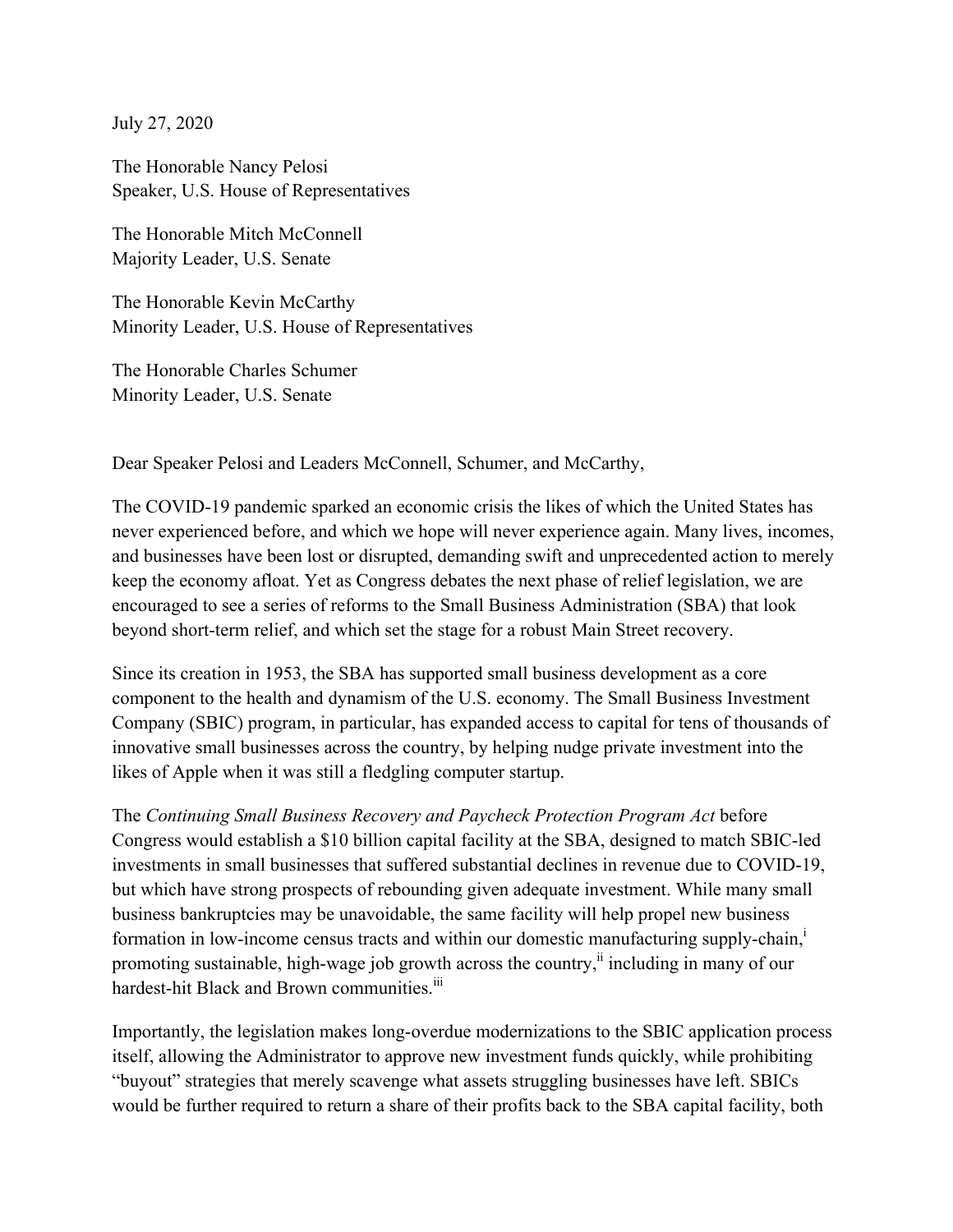protecting the SBA from losses and allowing on-going investments to be supported at no cost to taxpayers.<sup>iv</sup>

Before this crisis hit, the rate of new business formation was already at an unprecedented low, having never fully recovered from the Great Recession.<sup> $\theta$ </sup> This slowed the pace of the previous recovery, as fast-growing small businesses drive the rate of overall employment growth.<sup>vi</sup> Coming out of this crisis, we cannot afford to let thousands of small businesses fail while new business formation only steepens its decline.<sup>vii</sup> We therefore urge you, as a diverse group of experts in innovation and economic development policy from across the political spectrum, to support these reforms in the final relief package, and empower American entrepreneurship to not just lead the recovery, but to help build a stronger and more resilient economy along the way.

Sincerely,

Samuel Hammond Director of Poverty and Welfare Policy The Struggling Regions Initiative Niskanen Center<sup>1</sup>

Jonathan Gruber Ford Professor of Economics Massachusetts Institute of Technology

Oren Cass Executive Director American Compass

Victor Hwang Founder & CEO Right to Start

Carrie Hines President & CEO American Small Manufacturers Coalition

John W. Lettieri Co-founder and President Economic Innovation Group Dr. Robert Atkinson President Information Technology and Innovation Foundation

Mark Muro Senior Fellow and Policy Director Metropolitan Policy Program Brookings Institution

W. Bradford Wilcox AEI/Institute for Family Studies

Julius Krein Editor American Affairs

Zach Graves Head of Public Policy Lincoln Network

Ian Fletcher Member, Advisory Board Coalition for a Prosperous America

<sup>&</sup>lt;sup>1</sup> *All affiliations are for identification purposes only.*